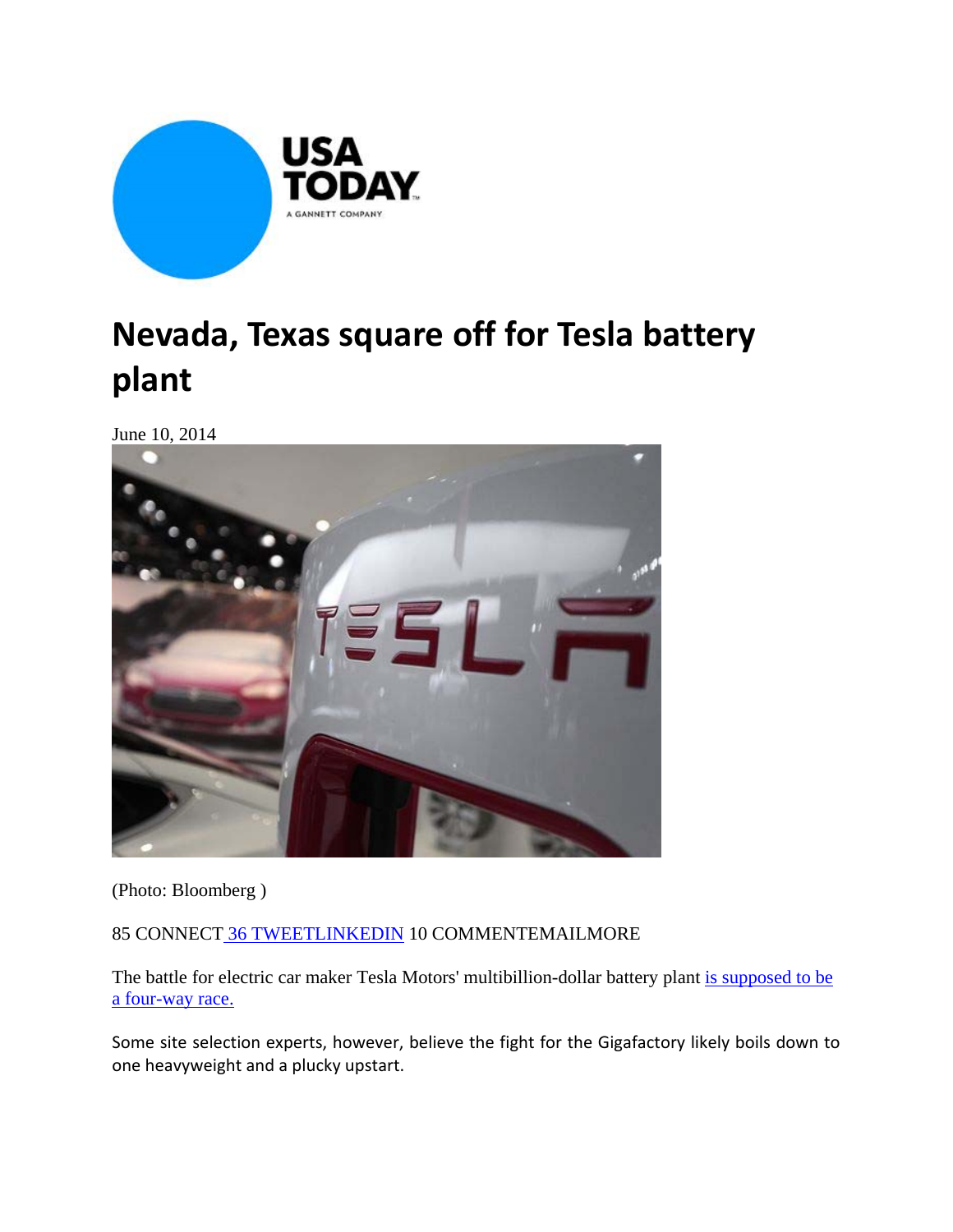In one corner is San Antonio, a city located in a big state with equally big pockets to invest in economic development.

In the other corner is Reno, which has less than a fifth of San Antonio's population and even fewer resources when it comes to ponying up financial incentives.

"A case can be made for both Arizona and New Mexico ... and you have to give them credit," said John Boyd, a principal of Princeton, N.J.-based site selection firm The Boyd Company. "But the two leading contenders are Reno and San Antonio."

## **STORY:** Tesla makes improvements to Model S electric car

Tesla says it likely won't announce a final site for the Gigafactory before the end of the year. In the meantime, it will start breaking ground in two or even three states while it makes its decision — a move that site selection experts described as unusual.

While Tesla has already announced Nevada is on the shortlist of states in the running to be selected Tesla's massive battery factory, talk last week among local economic development officials zeroed in on the Reno Tahoe Industrial Center as the site most likely to be selected by Tesla should the electric car company choose to come to Nevada.

Lance Gilman, an industrial center principal and its director of marketing, said Friday that he has been working with Tesla "for months." But he said "there is no signed transaction" with Tesla.

In addition to an excavation permit, the contractor for the project has air quality and storm water permits from Nevada's Department of Environmental Protection.

"The permit allows them to move dirt around and begin prepping for construction," said NDEP spokeswoman Jo Ann Kittrell. "We don't know what it is."

## **A tale of two cities**

For areas that seem quite different on the surface, the similarities between The Biggest Little City and the Alamo City are what make them the top Gigafactory contenders for site selection, according to experts such as Boyd.

For starters, both are right‐to‐work states, Boyd said. Tesla has firsthand experience with the higher labor costs associated with manufacturing in California, which is not a right-to-work state. You can bet that this is one lesson Tesla CEO Elon Musk would rather not repeat — making it bad news for New Mexico, Boyd said.

Arizona, meanwhile, recently failed to pass a bill that would have allowed Tesla to bypass dealerships in the state and sell its cars directly to consumers. Although some analysts labeled the development as the death knell for Arizona's chances to land the Gigafactory, it is not the